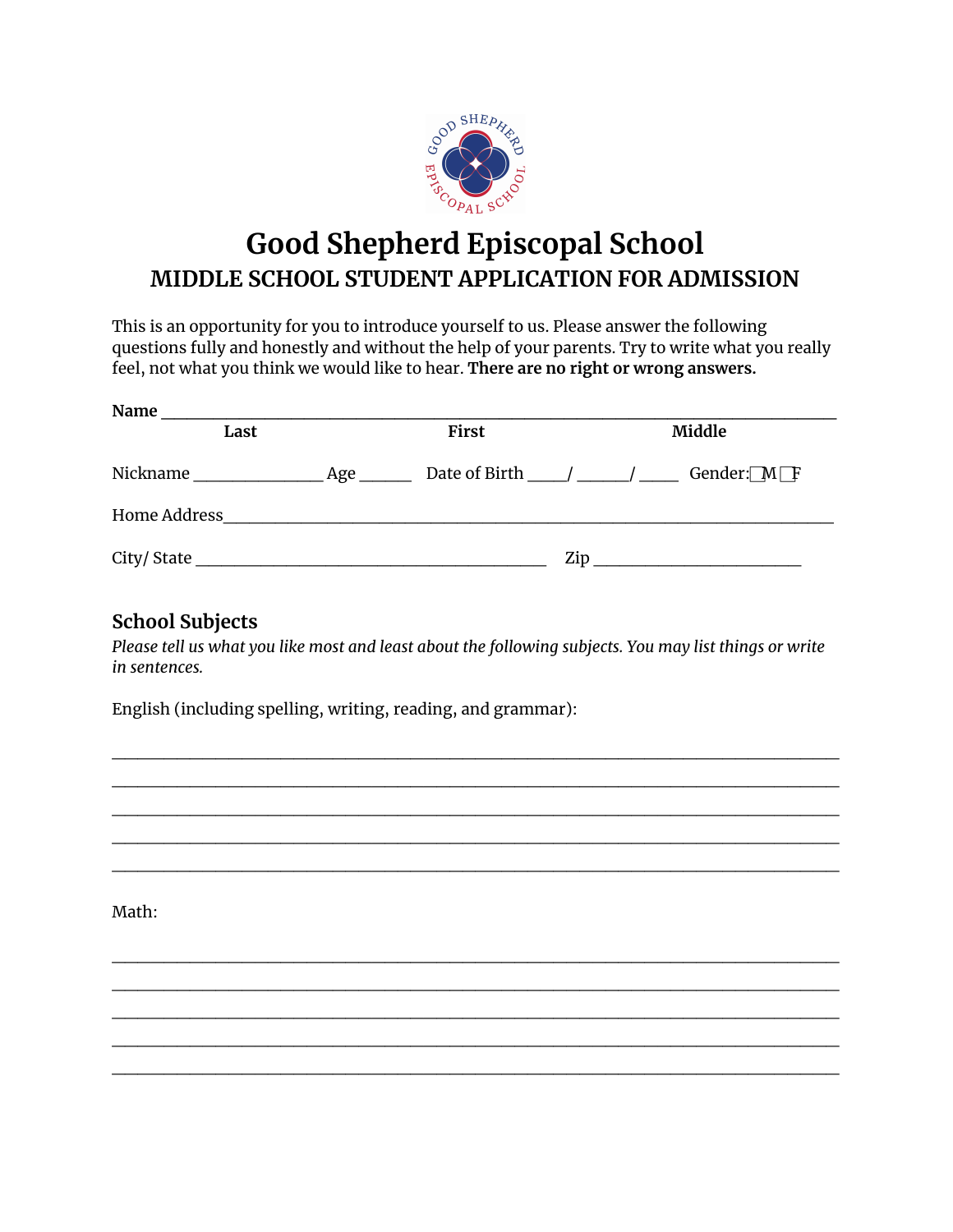### History/Social Studies:

#### Science:

#### **Interests**

Please briefly answer the following in complete sentences. Two or three sentences for each question are sufficient.

How often do you read in your own free time? What do you like to read?

Do you like to write? What kind of writing do you like best?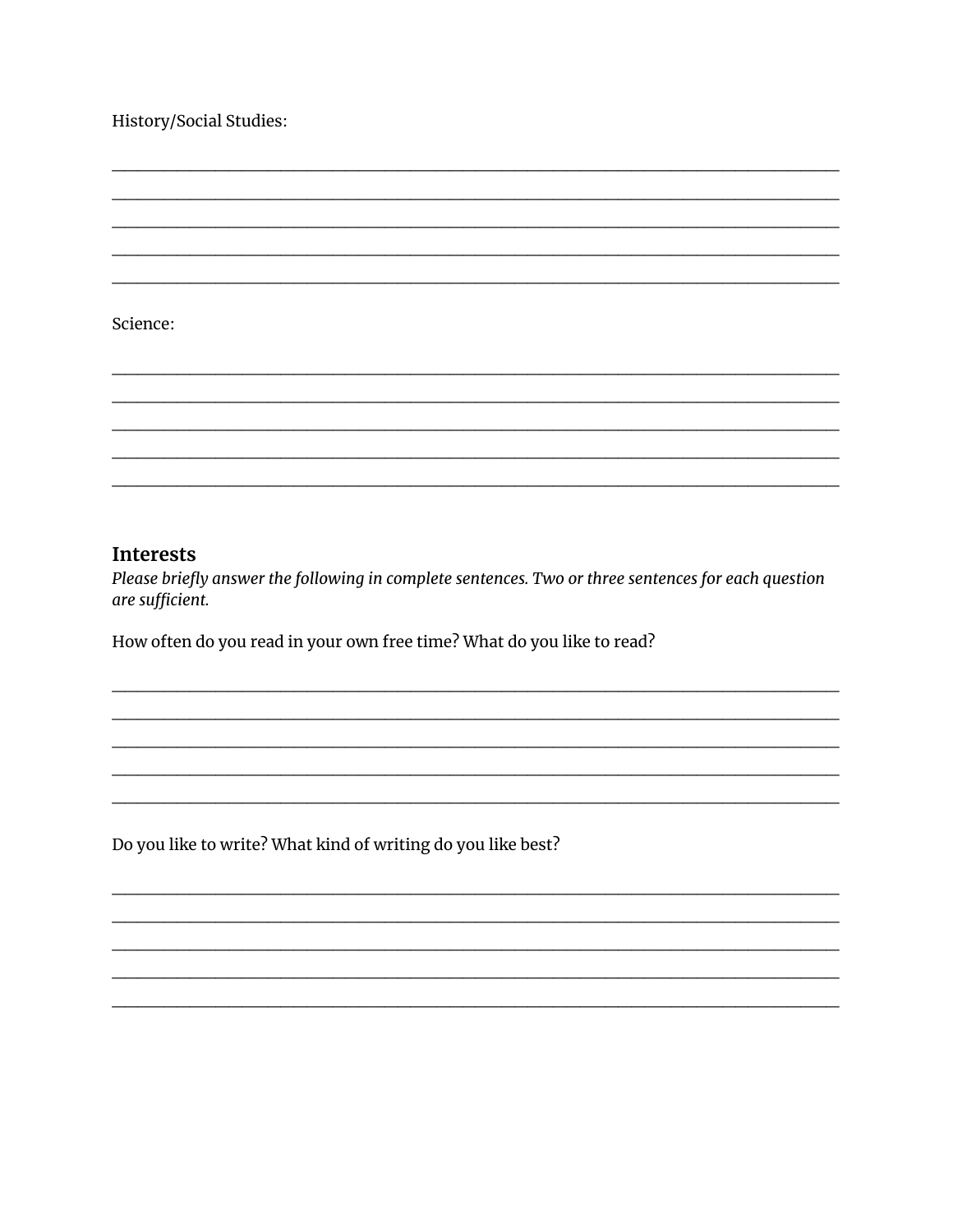Do you enjoy working with your hands? In what ways?

How often do you watch TV or play video games? What programs or games do you enjoy the most?

Tell us what clubs or after school activities you participate in.

Do you have regular responsibilities at home, such as babysitting, yard work, or household chores? Please describe them.